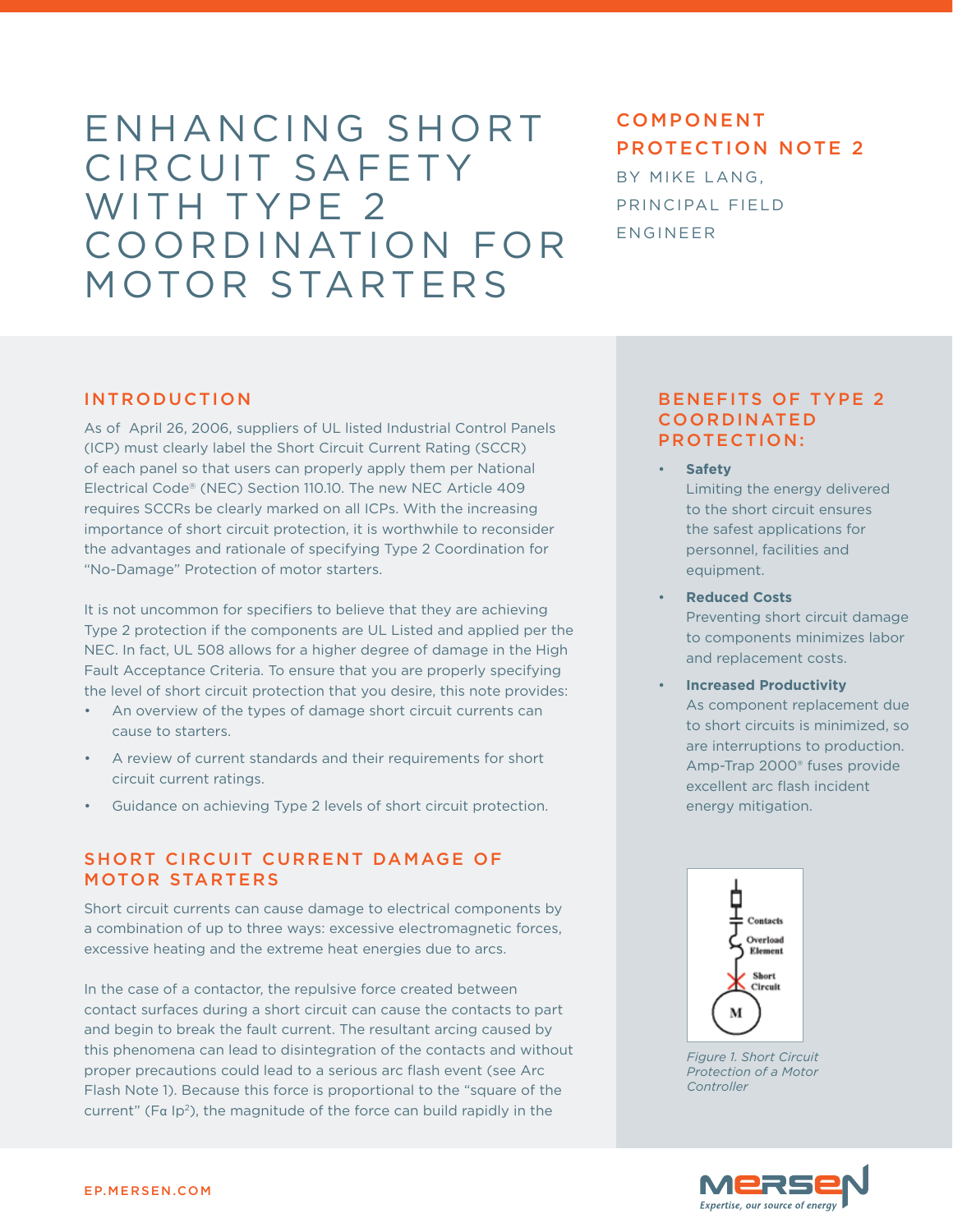# component protection note 2 Enhancing Short Circuit Safety with Type 2 Coordination for Motor Starters

first half cycle. Protection against these forces often requires that the instantaneous peak current be kept to a sufficiently low level by current limiting devices.

The next element to consider is heating. Heating of the contact's surfaces normally occurs because of the contact resistance. Since this resistance is very low, the heat generated during normal operation can easily be dissipated and operating temperatures kept within specified levels. However, under short circuit conditions the heat can build quickly to high levels due to the thermal energy delivered by the current (Heat α <sup>|2</sup>t).

Excessive heating can damage contacts and also burn open the current element of the overload relay which can potentially lead to an arc flash event if not properly protected. Protection against this heating often requires that the I 2t be kept to a sufficiently low level by current limiting devices.

#### UL Standards and Type 2 Coordination

Motor starters used today are typically UL listed and applied per the NEC. Under short circuit conditions, motor starters meeting the requirements of UL 508 and installed according to the NEC will not pose a fire hazard and will be safe for operators. But neither the NEC nor the UL 508 standard addresses "No Damage" levels of protection for motor circuits and their components.

The test levels for the standard short circuit test in UL 508 are shown in Table 1. The standard also provides starter manufacturers the requirements

for listing their equipment at higher short circuit current ratings. This is increasingly important where starters rated less than 50 HP are being used in ICPs requiring a SCCR higher than 5,000A. For ratings in excess of the standard values shown in Table 1, the degree of damage allowed is greater than that for the standard tests.

The following excerpts from UL 508 Table 53.1, Maximum Damage Criteria, are some of the levels of damage allowed when pursuing short-circuit ratings in excess of the values shown in Table 1.

- Discharge of parts or any risk of a fire shall not occur...
- ...The contacts of the motor control device are able to weld or completely disintegrate...
- When burnout of the current element of a mechanical overload relay occurs, the device shall be marked...
- The door or cover shall not be blown open, and it shall be possible to open the door or cover. When deformation of the enclosure occurs...
- There shall be no breakage or cracking of insulating bases to the extent that the integrity of the mounting of live parts is impaired.

Many starters, including NEMA-type and IEC-type, have been tested by their manufacturers with UL 508E—Outline of Investigation to meet IEC60947- 4-1 which identifies two levels of coordination or protection against damage:

**Type 1 Coordination** ensures that the controller does not cause danger to persons or installation under short circuit conditions. However, the

| <b>Motor Controller HP Rating</b> | <b>Test Short-Circuit Available</b> |
|-----------------------------------|-------------------------------------|
| 1 HP or Less (300v or Less)       | 1,000A                              |
| $< 50$ HP                         | 5,000A                              |
| 51 HP to 200 HP                   | 10,000A                             |
| 201 HP to 400 HP                  | 18,000A                             |
| 401A HP to 600 HP                 | 30,000A                             |
| 601 HP to 900 HP                  | 42,000A                             |
| 901 HP to 1600 HP                 | 85,000A                             |

*Table 1. From Industrial Control Equipment, UL 508*

*Figure 2. During test. Heater elements were vaporized and contacts solidly welded. Type 1 performance.*



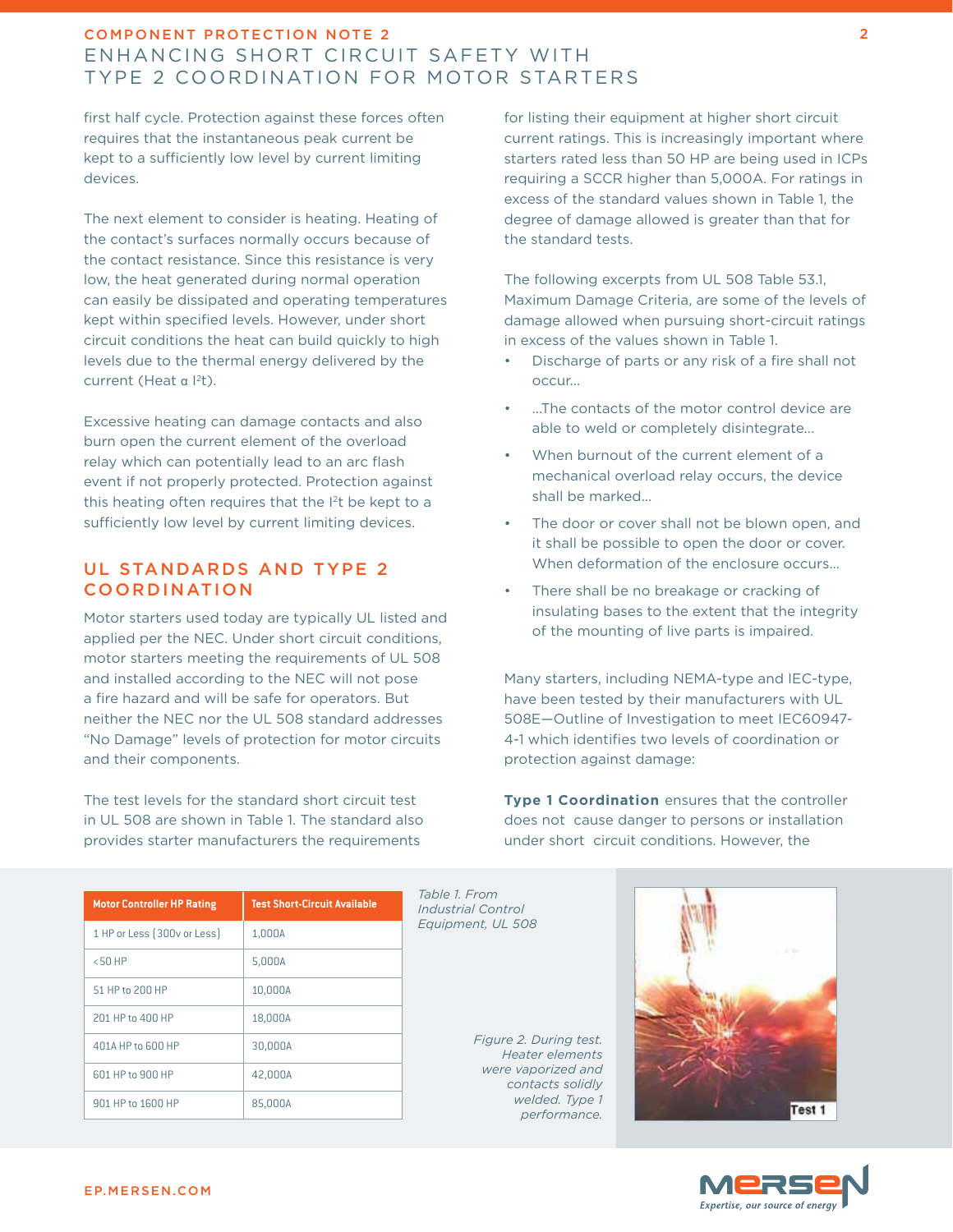# component protection note 2 Enhancing Short Circuit Safety with Type 2 Coordination for Motor Starters

controller is not likely to be suitable for further services without repair and replacement of parts. Under test conditions defined in the standard, Type 1 damage may include vaporized heater elements and permanently welded contacts. Under actual conditions, Type 1 damage may require that a new starter be obtained and installed after repair to the control panel is completed. See Figure 2 for an example of Type 1 performance.

**Type 2 Coordination** not only ensures that there is no danger, but that there is "No-Damage" to the controller for downstream faults. The following excerpt is from the UL 508E definition for Type 2 Coordination:

 "Under short circuit conditions, the controller shall not result in danger to persons or the installation, and after the short circuit test the controller shall be suitable for further use..."

The only allowable damage under Type 2 Coordination is light contact welding provided that the contacts are easily separable. See Figure 3 for an example of Type 2.

To qualify for Type 2 Coordination (No-Damage Protection) the motor starter manufacturers must test all combinations of starters, contactors, overload relay and short circuit protective devices (SCPD). The tests include:

- A low-level short circuit test to confirm proper operation of the SCPD.
- A high-level short circuit test to check for No Damage protection of the contactor and overload relay.



*Figure 3. Test with AJT as overcurrent protection of IEC Starter for 22kA short circuit at 480V. Type 2 protection - NO DAMAGE.*

> *Table 2.*  Comparison of *UL248 Pt and Ip limits for a test curren of 100,000A*

- A Dielectric Voltage-Withstand Test to prove the adequacy of the insulation after both short circuit current tests have been performed.
- An Overload Relay Calibration Test to verify that the overload relay conforms to published tripping characteristics.
- A discrimination test to ensure proper coordination between the overload relay and the fuse.

Achieving "No-Damage" short circuit protection of a motor starter requires that the overcurrent protective device limit both the peak current and the I 2t let-through energy.

Type 2 coordination is typically obtained with tests at 100,000A with very current limiting devices. AJT (Class J) and A6D (Class RK1) fuses are ideally suited for this application. These current limiting fuses will clear a short circuit within their current limiting range in less than ½ cycle and prevent the fault current from reaching its first peak as shown in Figure 4.

Table 2 compares the <sup>2</sup>t let-through energy and Ip limits of Class J and Class RK-1 fuses with that of a 1 cycle fault current of 100,000A. For example, the 100A Class J highlighted in the table lets through 0.05% of the 1 cycle I 2t energy.





|               |             | 1 <sup>2</sup> t [a <sup>2</sup> s] |             |           | IP (Amps) |         |        |
|---------------|-------------|-------------------------------------|-------------|-----------|-----------|---------|--------|
|               | <b>Size</b> | 1 Cycle                             | <b>RK-1</b> |           | 1 Cycle   | $RK-1$  | J      |
| 2.<br>υf      | 30A         | 166,666,667                         | 10,000      | 7,000     | 230,000   | 10,000A | 7,500  |
|               | 60A         | 166,666,667                         | 40,000      | 30,000    | 230,000   | 12,000A | 10,000 |
|               | 100A        | 166,666,667                         | 100,000     | 80,000    | 230,000   | 16,000A | 14,000 |
| D             | 200A        | 166,666,667                         | 400,000     | 300,000   | 230,000   | 22,000A | 20,000 |
| ;t<br>ıt<br>4 | 400A        | 166,666,667                         | 1,200,000   | 1,100,000 | 230,000   | 35,000A | 30,000 |
|               | 600A        | 166,666,667                         | 3,000,000   | 2,500,000 | 230,000   | 50,000A | 45,000 |